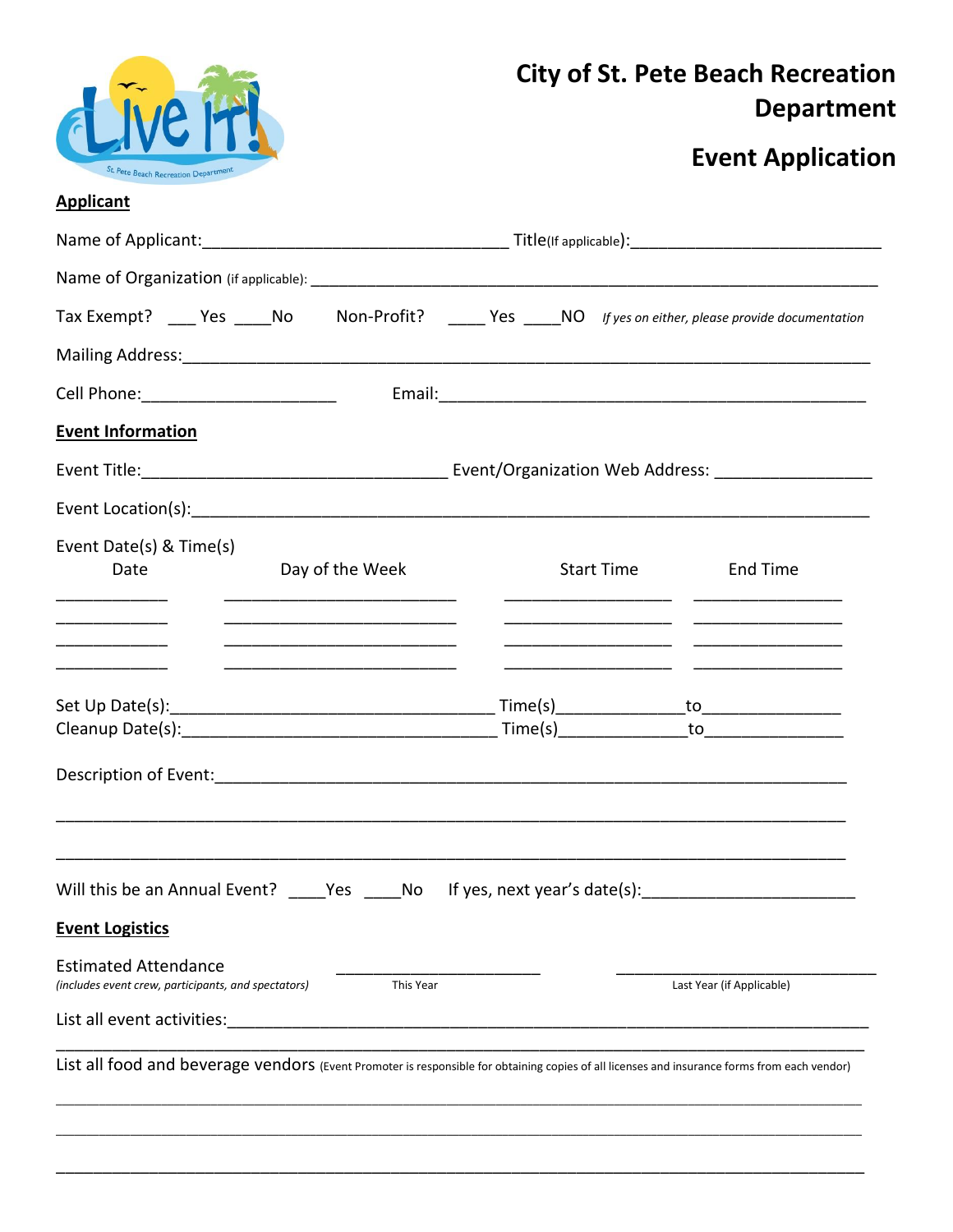| Will alcohol be served or sold? Served Sold No Alcohol                                                                                                                                                                                                                                                          |                                                                                                             |  |                  |      |              |
|-----------------------------------------------------------------------------------------------------------------------------------------------------------------------------------------------------------------------------------------------------------------------------------------------------------------|-------------------------------------------------------------------------------------------------------------|--|------------------|------|--------------|
|                                                                                                                                                                                                                                                                                                                 |                                                                                                             |  |                  |      |              |
| Event Equipment (include dimensions, seating, staging, tents, platforms, booths, scaffolding, truck, etc.on site map)<br>Laterage map and the map and truck of the map (in the map)                                                                                                                             |                                                                                                             |  |                  |      |              |
| All the above require a temporary structure permit. Cost for each is \$25.                                                                                                                                                                                                                                      |                                                                                                             |  |                  |      |              |
| Entertainment (Detail type, bands, DJs, dancers, clowns, etc)                                                                                                                                                                                                                                                   |                                                                                                             |  |                  |      |              |
| List times of music and/or amplified sound (list PA systems, microphone, speakers, amps)                                                                                                                                                                                                                        |                                                                                                             |  |                  |      |              |
| Will portable restrooms be used? _____Yes ____No If yes (include on site plan): One ADA compliant toilet for every 10 per location<br>Will Dumpsters be used? ______Yes ____No If yes (include on site plan)<br>Please list any admission charges, donations, parking, registration or other fees and how much? |                                                                                                             |  |                  |      |              |
| Does Event require any Road or Sidewalk Closures? The Mesang Mo<br>Road                                                                                                                                                                                                                                         | If yes, you must include all the details in the site plan including streets and times<br>Start Intersection |  | End Intersection | Date | <b>Times</b> |

As the Applicant, I hereby accept and understand the responsibility to oversee all contractors, vendors, or parties affiliated with the event and to insure compliance with the special event guide, the event rules guidelines, requirements for tents and all policies, rules, regulations, and code provisions of the City of St. Pete Beach. I understand that any violations may result in immediate cancellation and revocation of the Event permits. I further certify that all the facts contained in this request are accurate.

For events on Public property, I agree to obtain and furnish the City of St. Pete Beach with a certificate of general liability insurance in the amount of at least one million dollars (\$1,000,000) or greater as deemed satisfactory by the city. The insurance must name the City of St. Pete Beach as an additional insured.

I understand incomplete application or any outstanding financial obligations with any department with in the City of St. Pete Beach may result in a denial of my request.

\_\_\_\_\_\_\_\_\_\_\_\_\_\_\_\_\_\_\_\_\_\_\_\_\_\_\_\_\_\_\_\_\_\_\_\_\_\_\_\_\_\_ \_\_\_\_\_\_\_\_\_\_\_\_\_\_\_\_\_\_\_\_\_\_\_\_\_\_\_\_\_\_\_\_\_\_\_\_\_\_\_\_\_\_\_\_\_\_\_\_\_\_\_\_\_

Print Name Signature

Corporation Name (if applicable) and the corporation Date

\_\_\_\_\_\_\_\_\_\_\_\_\_\_\_\_\_\_\_\_\_\_\_\_\_\_\_\_\_\_\_\_\_\_\_\_\_\_\_\_\_\_ \_\_\_\_\_\_\_\_\_\_\_\_\_\_\_\_\_\_\_\_\_\_\_\_\_\_\_\_\_\_\_\_\_\_\_\_\_\_\_\_\_\_\_\_\_\_\_\_\_\_\_\_\_